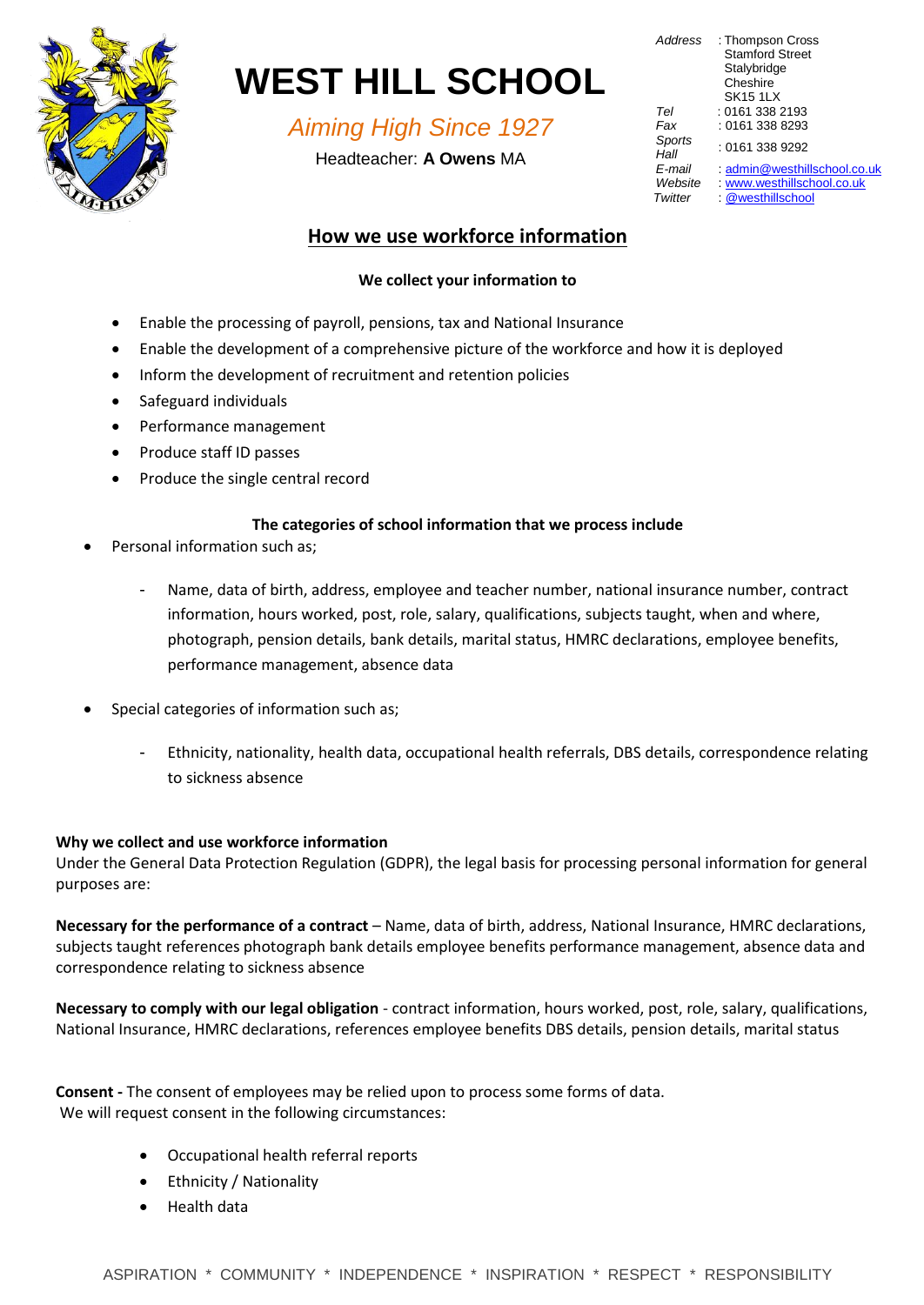

#### **Collecting workforce information**

We collect personal information via the individual staff members/Trustees, Local Authority, HR services, previous employers, and DBS department.

Workforce data is essential for the school's / local authority's operational use. Whilst the majority of personal information you provide to us is mandatory, some of it is requested on a voluntary basis. In order to comply with GDPR, we will inform you at the point of collection, whether you are required to provide certain information to us or if you have a choice in this.

#### **Storing workforce information**

We hold data securely for the set amount of time shown in our data retention schedule, in this circumstance the information will be held for the duration of the employment and for six years after the employment termination date.

#### **Who we share workforce information with**

We routinely share this information with:

- our local authority (Tameside MBC)
- the Department for Education (DfE)
- Moss & Williamson Ltd (payroll processor)
- Fusion HR Services (HR partner)

#### **Why we share school workforce information**

We do not share information about our workforce members with anyone without consent unless the law and our policies allow us to do so.

#### **Local authority**

We are required to share information about our workforce members with our local authority (TMBC) under section 5 of the Education (Supply of Information about the School Workforce) (England) Regulations 2007 and amendments.

The Council commit to only using the data for the purposes which correspond with their statutory duties and will not pass this information onto any third parties without specific agreement.

Data will be transferred electronically by an agreed appropriate secure data transfer mechanism, complying with data security under the General Data Protection Regulation, such as encrypted files via the internet, SIMS or the DfE COLLECT system, where appropriate. Information is primarily shared with the Local Authority via secure email, uploaded onto Office Online or via Royal Mail.

#### **Department for Education**

The Department for Education (DfE) collects personal data from educational settings and local authorities via various statutory data collections. We are required to share information about our children and young people with the Department for Education (DfE) for the purpose of those data collections.

We are required to share information about our school employees with the (DfE) under section 5 of the Education (Supply of Information about the School Workforce) (England) Regulations 2007 and amendments.

#### **How Government uses your data**

The workforce data that we lawfully share with the DfE through data collections:

- informs departmental policy on pay and the monitoring of the effectiveness and diversity of the school workforce
- links to school funding and expenditure